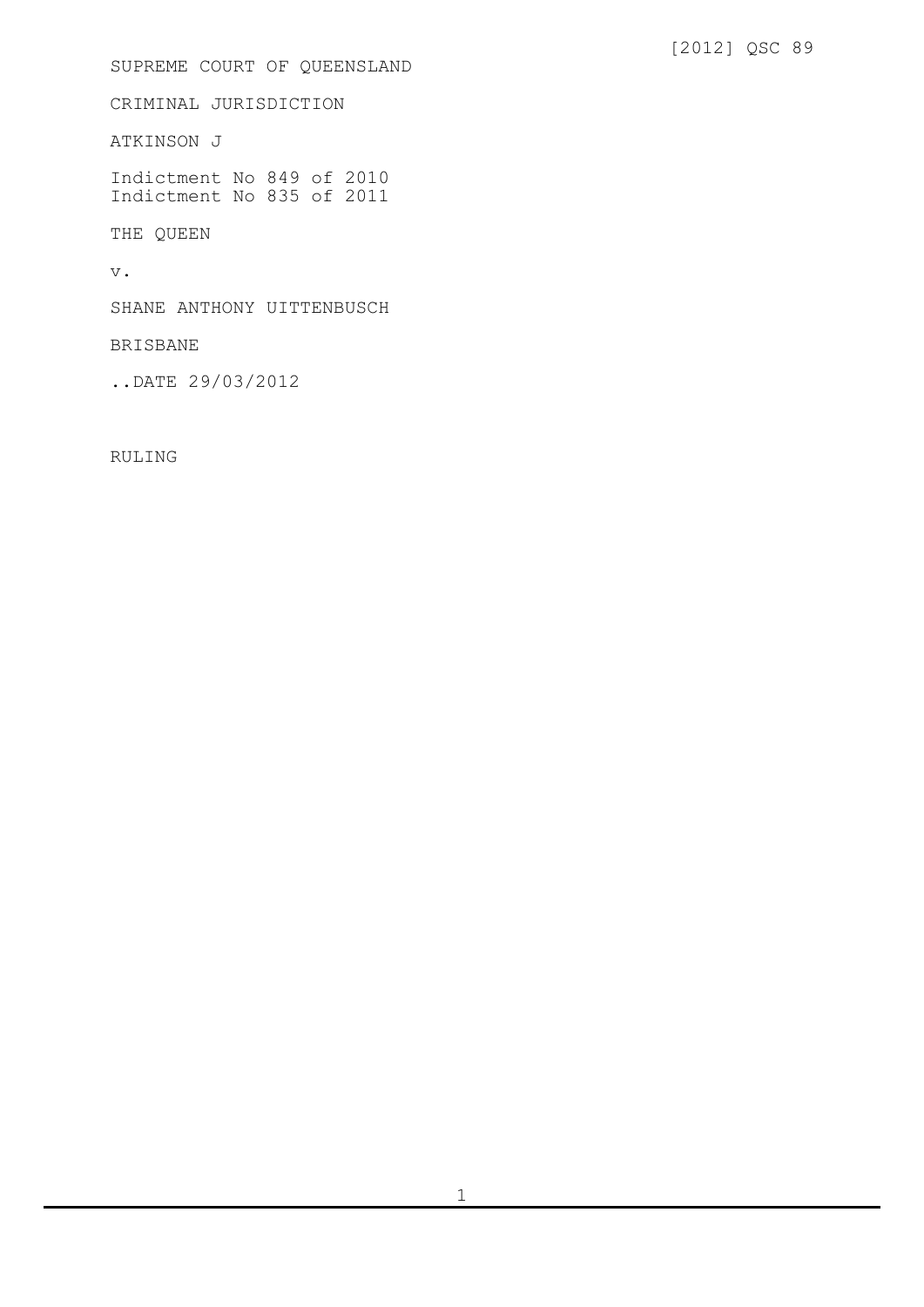**1 10 20** HER HONOUR: A matter has arisen for a pre-trial ruling with regard to the evidence to be given by the two complainants in this matter, Gavin Vincent Hyde and Mark Gregory Leeder. The unusual circumstance has arisen that both complainants have died subsequently to the events in question and before the trial for reasons unrelated to the alleged offences. Mr Hyde is the complainant in counts 2, 3 and 4 on the indictment: robbery with circumstances of aggravation, attempted murder and, alternatively, malicious act with intent. He died on 24 January 2010. Mr Leeder is the complainant in counts 1 and 5 on the indictment, burglary with circumstances of aggravation and wounding. He died on 26 or 27 September 2010, I am informed, from a heroin overdose.

**30** The prosecution submits that the requirements for admissibility of those statements under s 93B of the *Evidence Act 1977* (Qld) have been satisfied. Section 93B relevantly provides:

- **40** "(1) This section applies in a prescribed criminal proceeding if a person with personal knowledge of an asserted fact— (a) made a representation about the asserted fact; and (b) is unavailable to give evidence about the asserted fact
- **50** (2) The hearsay rule does not apply to evidence of the representation given by a person who saw, heard or

otherwise perceived the representation, if the representation was

because the person is dead...

$$
2-2
$$
 RULING 60

$$
2 - 2
$$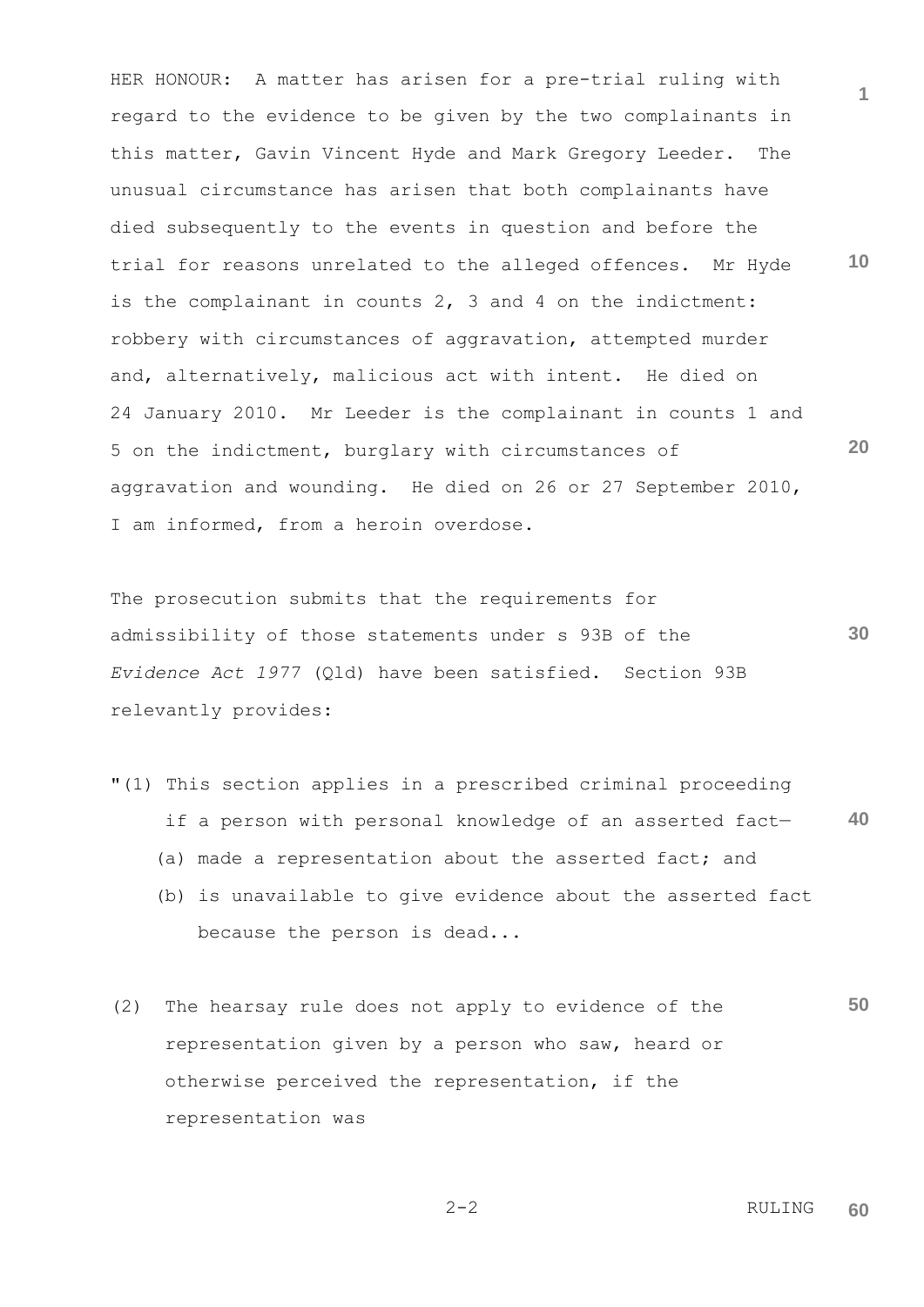- (a) made when or shortly after the asserted fact happened and in circumstances making it unlikely the representation is a fabrication; or
- (b) made in circumstances making it highly probable the representation is reliable; or
- **10** (c) at the time it was made, against the interests of the person who made it."

The relevant section for the admissibility in this case is subsection  $(2)$  (a): that the representations which were given as to the events that occurred on 6 October 2009, were made shortly after the asserted facts happened and in circumstances making it unlikely that the representations were a fabrication.

**30 40** The prosecution, if necessary, also relies upon paragraph (b): that the statements were made in circumstances making it highly probable the representations are reliable, but the subsections are in the alternative and, in my view, it is not necessary to go on to consider subsection (b) because the matters fall within subsection (a).

**50** As to whether or not the representations were made shortly after the asserted fact happened, the offences to which the evidence relates occurred at approximately 1 a.m. on 6 October 2009. Mr Hyde was transported to the Princess Alexandra Hospital from the scene shortly afterwards. Police obtained a signed statement from him on 7 October 2009 while he was still in the Princess Alexandra Hospital. Mr Leeder was transported

> 2-3 RULING **60**

**1**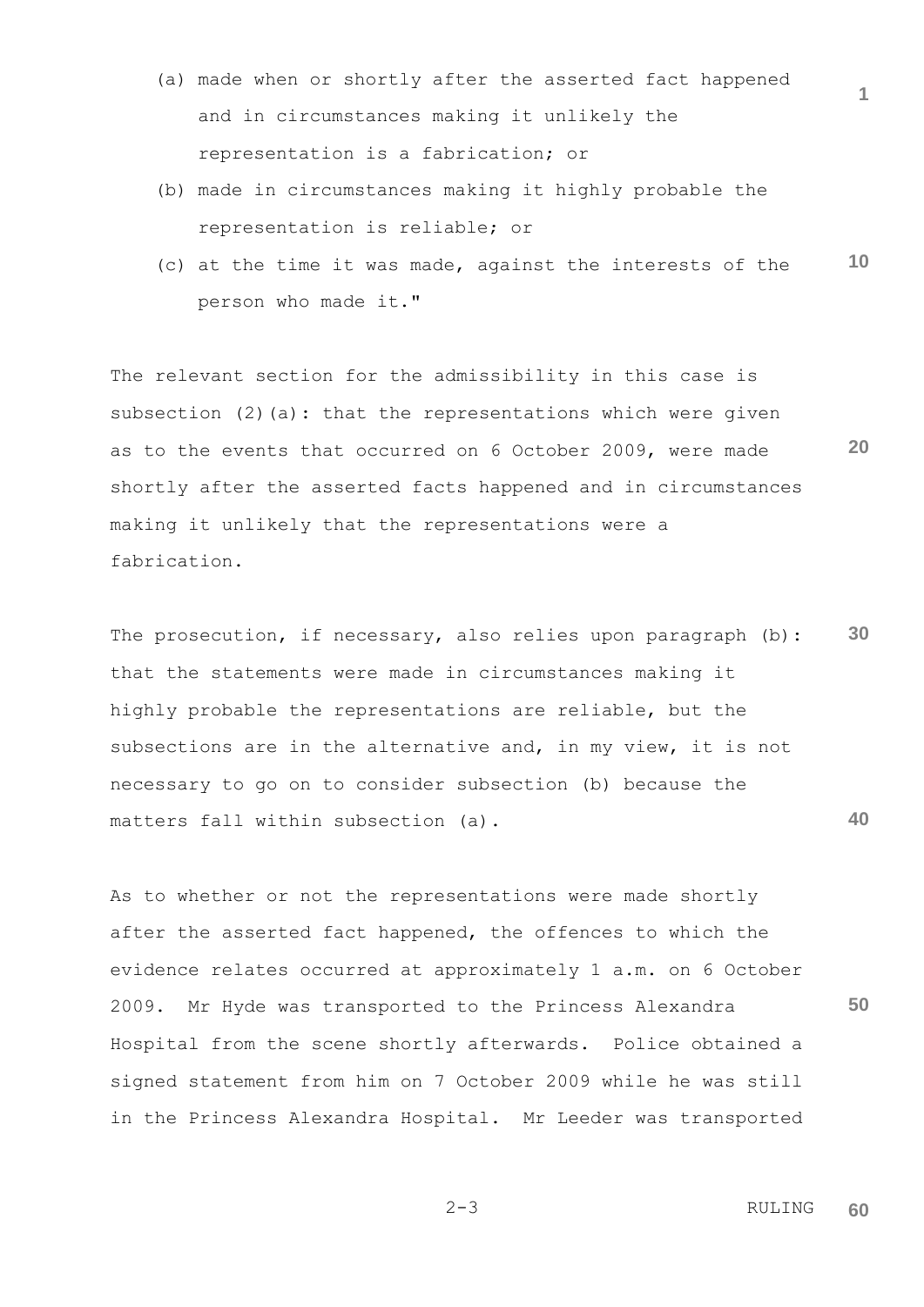to the same hospital where he was treated and he was then released when he returned to his unit, where he was located by the police on 6 October 2009. He was transported to the Acacia Ridge Police Station and provided a signed written statement to the police on that day.

**20** Mr Leeder was still alive at the time of the committal and his deposition was part of the depositions for the committal. He was at Court and available to give evidence on that day but was not required for cross-examination. The statements of both Mr Hyde and Mr Leeder were admitted pursuant to section 110A of the *Justices Act 1886* (Qld).

There is no dispute that the matters in section 93B(1) are satisfied. This is a prescribed criminal proceeding, the statements fall within the definition of a representation, the complainants had personal knowledge of the facts they assert, and they are unavailable to give evidence at the trial by reason of their death.

**40 50** The circumstances in which Mr Hyde's statement was made, being taken by the police who attended at the hospital, make it unlikely that the representations contained in the statement are a fabrication. He has signed that statement pursuant to the Justices Act, acknowledging the contents of the statement as true and correct to the best of his knowledge and belief and that he was liable to prosecution for anything stated therein known to him to be false. He has a minor criminal history, but that does not impinge upon my view that the

> RULING **60**

$$
2-4
$$

$$
\mathcal{L}_{\mathcal{A}}(x)
$$

**10**

**1**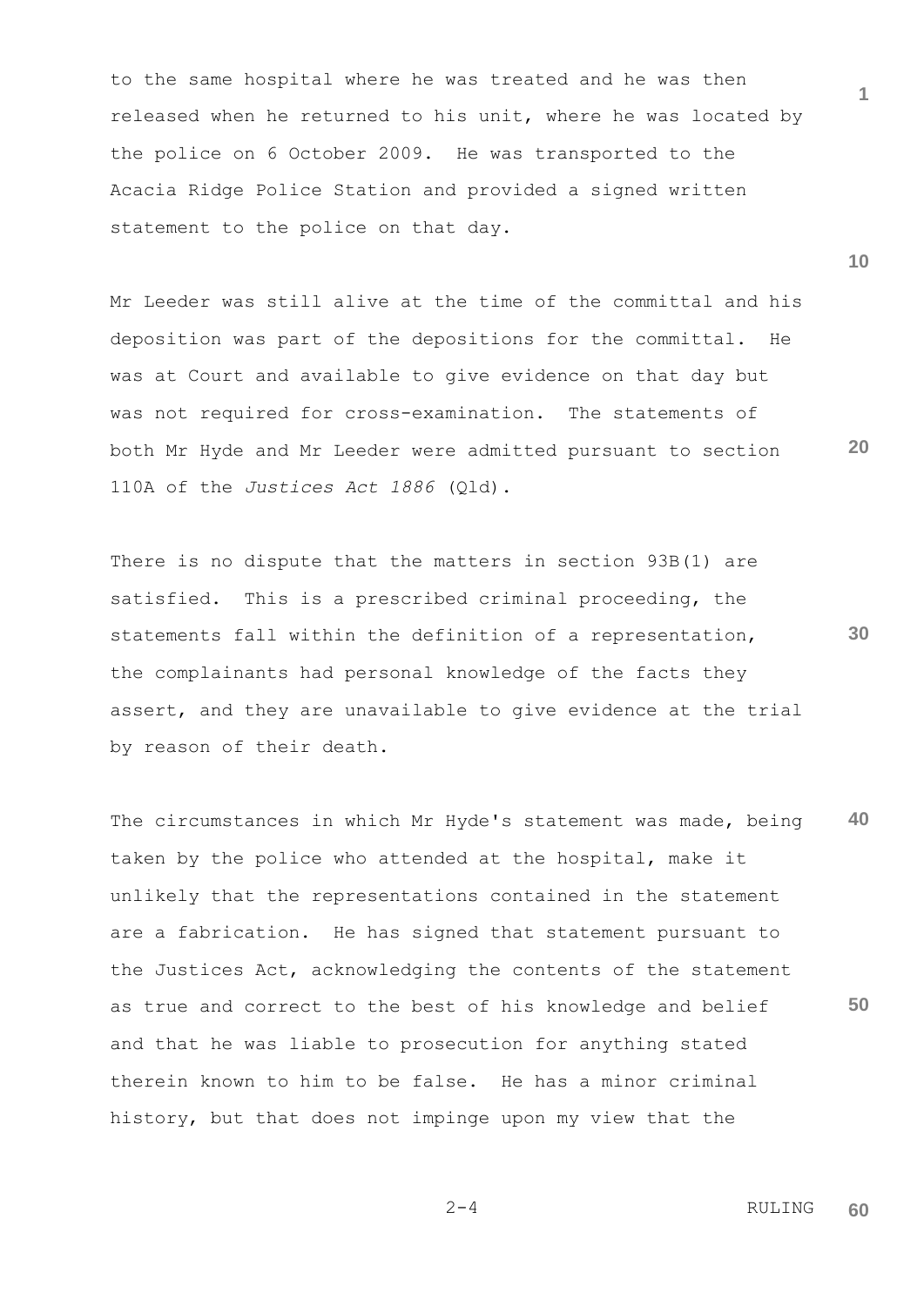representations were made in circumstances making it unlikely that the representations were a fabrication. He was the victim of an offence giving the police a first-hand account of the events that occurred when those offences took place.

**10 20 30** The statement made by Mr Leeder was also made shortly after the asserted fact happened and in circumstances making it unlikely that the representation was a fabrication. He was taken to the police station and, as the police officer who gave evidence before me who recalled him at the police station said, he was volunteering information and obviously not reluctant to tell the police what had happened to him on that morning when the offence occurred. He, too, had a minor criminal history, but that does not take away from the fact that the circumstances make it unlikely that the representation is a fabrication.

**40** The written submissions on behalf of the defendant in this matter are relied upon by counsel who appeared for him today who is not the same as the counsel who wrote those submissions. However, counsel said today that he did not wish to make any further submissions with regard to Hyde's evidence; if the requirements of section 93B were met, he did not submit that it should be otherwise excluded.

**50** It is, of course, true that evidence should not lightly be admitted under this section. As the President observed in *R v McGrane* [2002] QCA 173 at [44], the exception to the hearsay rule under s 93B should be strictly construed,

$$
2-5
$$
 RULING 60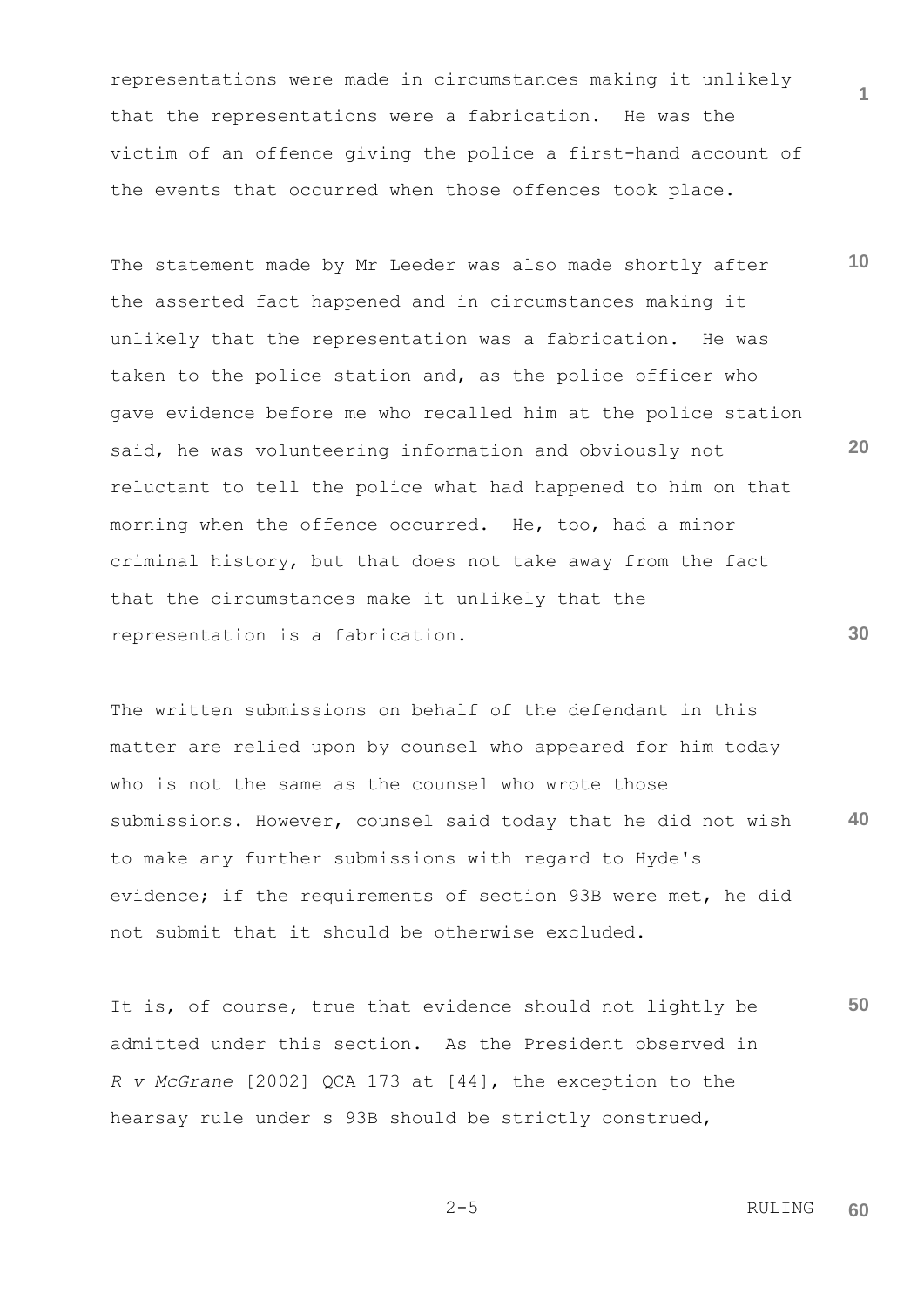subject to adopting an interpretation that would best achieve the purpose of the legislation.

**10** When one considers the double test set out in subsection  $(2)$  (a), the first question is whether or not the representation was made when or shortly after the asserted fact happened. If, of course, it was part of the asserted fact, then it would be part of the res gestae, so that test is clearly meant to extend the timeframe beyond that.

**20 30 40 50** It is a question of degree what "shortly after the asserted fact" means, and depends on the circumstances of the case. For example, in *R v Crump* [2004] QCA 176, a conversation on the morning immediately after the alleged assault had occurred was taken to fall within the period of "shortly after the asserted fact happened". It was held in *Williams v The Queen* [2000] FCA 1868 that a delay of several days would ordinarily mean that the statement had not been made shortly after the event, such delay lacking the proximity in time required by the section. However, in *R v. Raye* [2003] QCA 98, a statement made one week after an incident was regarded as admissible under 93B(2)(a). It is a question of fact in the circumstances of the case, and in this case both statements were made shortly after the events in question, as soon as could reasonably occur given the offences that took place. It therefore amply satisfies that part of the section.

As to the circumstances making it unlikely that the representation is a fabrication, the statements were given to

$$
2-6 \t\nRUING 60
$$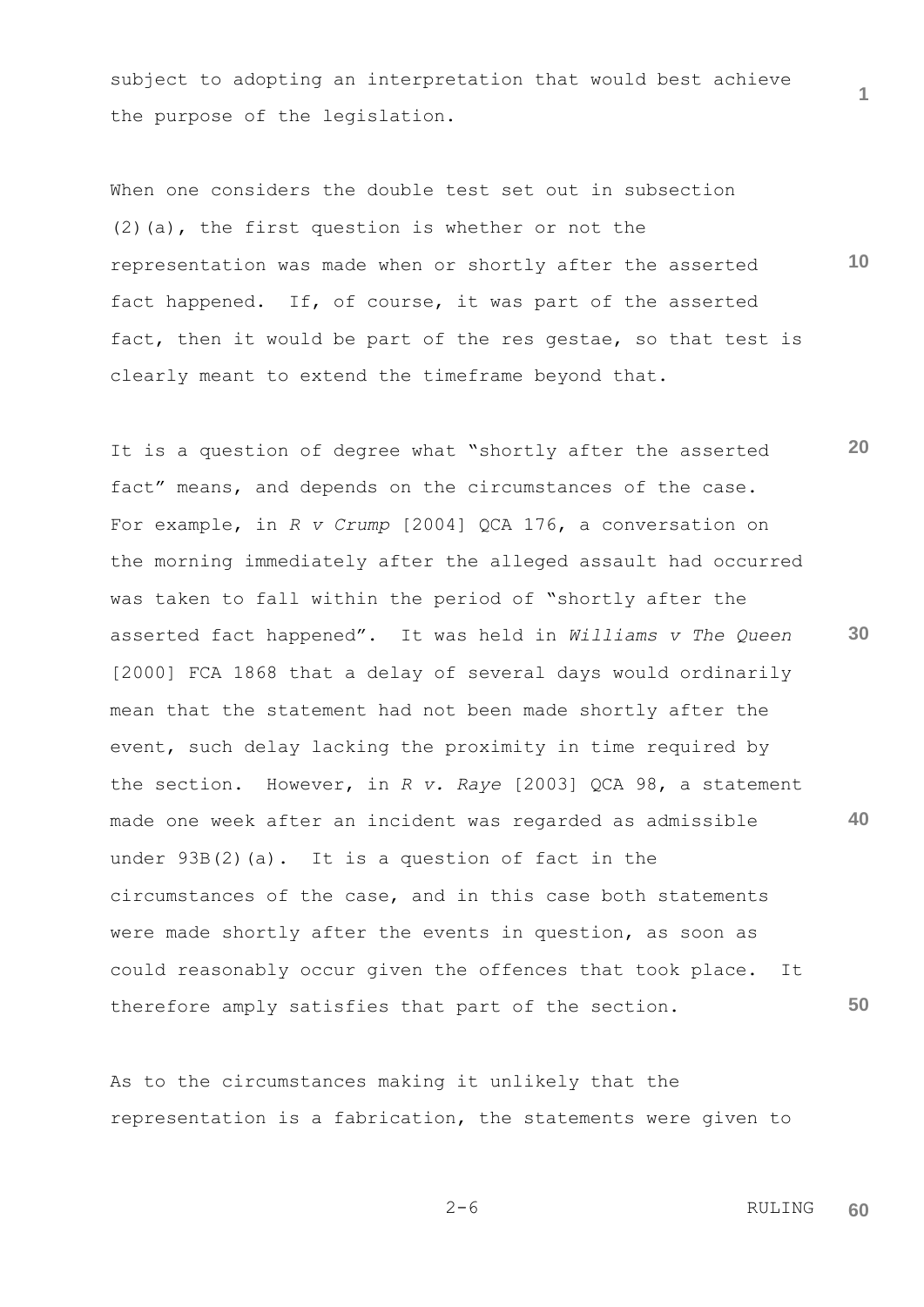the investigating police. There is no suggestion that there is some motivation for the complainants to have lied in those statements to the police.

**10** The only question which remains is whether there is any reason other than the possibility of fabrication for the statements to be considered unreliable, and any reason why the discretion to exclude them should be exercised.

**20 30 40** So far as the matters that might make them unreliable are concerned, a number were canvassed by Mr Lynch this morning with regard to Mr Leeder's statement. He made no further submissions on Mr Hyde's statement. They include material found in Leeder's own statement such as that he was a chronic alcoholic who suffered from anxiety and depression; that he had been living on the streets; and that he had been drinking on the day prior to these offences, which occurred in the early hours of the morning. All of those matters are found in his statement and can safely be the subject of directions given by the Judge to conform with s 93C, informing the jury of matters that may cause the hearsay evidence to be unreliable.

**50** There is one other matter, and that is that Mr Leeder makes no reference, it is submitted, to his addiction to drugs. However, Hyde gives evidence in his statement of giving amphetamine to Leeder on that day, and so that evidence will be before the jury and can be the subject of a direction by the trial Judge that they should accept that Leeder also used

> 2-7 RULING **60**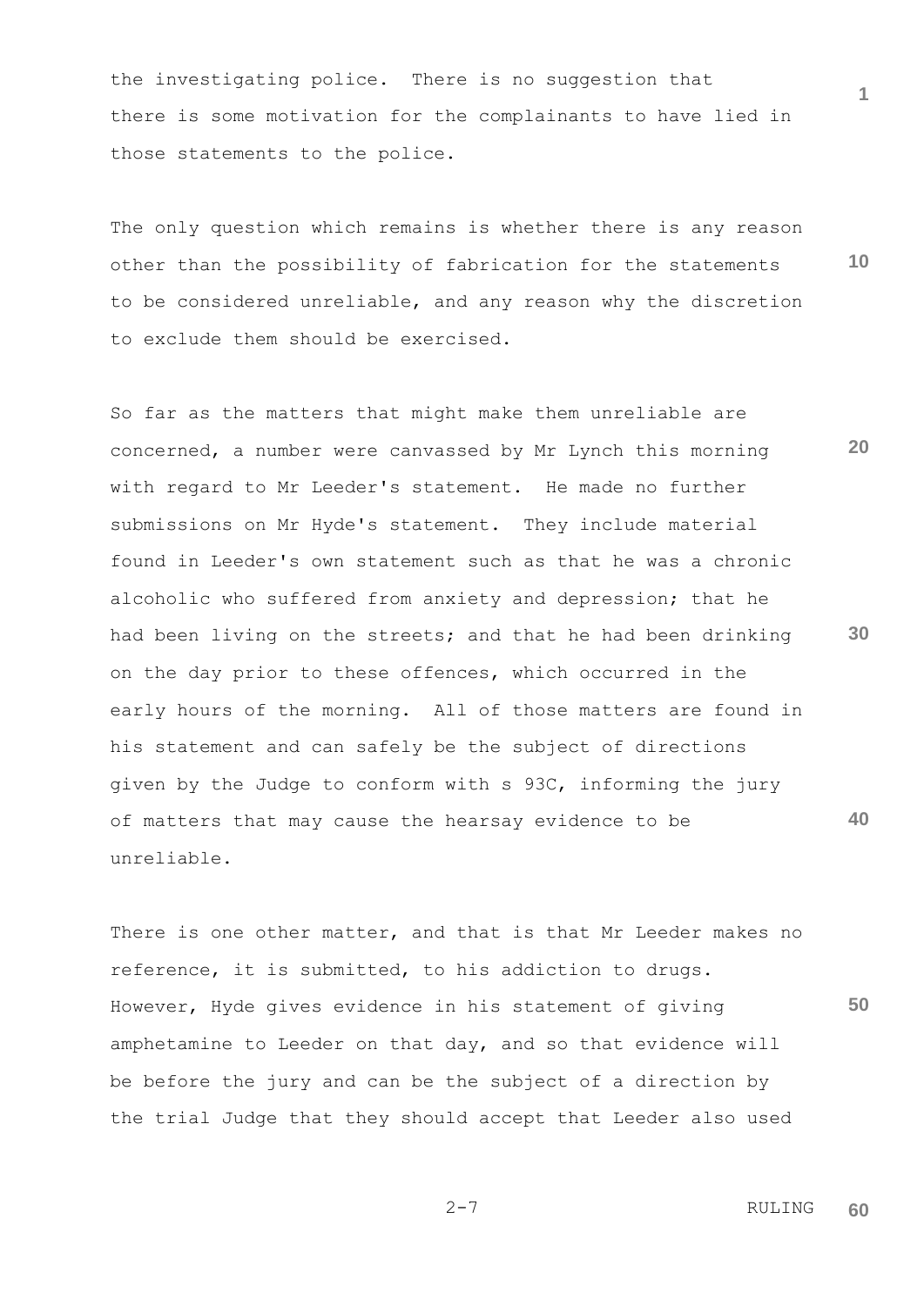amphetamine on the day before the incident occurred in the early hours of the next day.

**10 20 30** I did express some concern about the statement appearing more coherent than perhaps it had been when given, and Senior Constable Brown was called to give evidence as to the taking of the statement. He cannot recall Mr Leeder specifically and there appears to be no reason why he would. He gave evidence as to his usual manner of taking statements, which appears to be careful, and there appears to be no reason to think he deviated from that usual practice in this case. On that basis it appears that the statement was given voluntarily by someone who appeared to have a reasonable recollection of what had occurred, who understood the questions that were asked and was responsive to them, and therefore the statement does truly represent the version of events given by Mr Leeder, and in the order in which Mr Leeder said the events happened.

**40 50** Mr Lynch submitted that notwithstanding all those matters I should exclude Mr Leeder's statement pursuant to s 130 of the Evidence Act, which gives statutory expression to the court's discretion to exclude evidence which would be unfair. He submitted that applying a ruling made by de Jersey J as the Chief Justice then was in *R v. Falzon* [1990] 2 Qd R 436, that there is reason to exclude this evidence on the basis of its unreliability. The evidence in that case was not excluded for that reason, but rather because the evidence was improperly obtained. There is no suggestion in this case that the kind of impropriety which led to the evidence being excluded in

> RULING **60**

$$
2 - 8
$$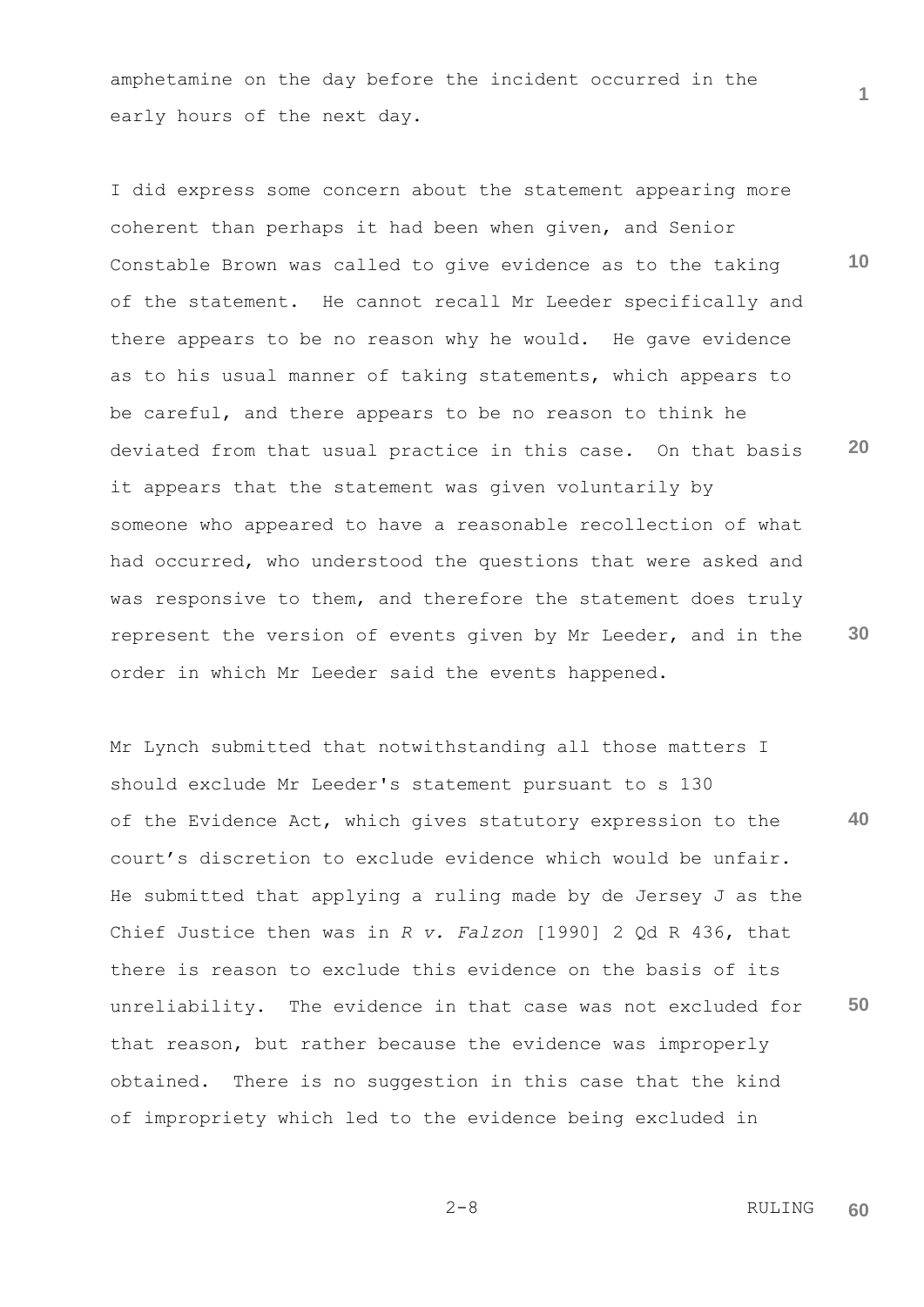*Falzon* has any application to the circumstances of this case.

**10 20 30** The ruling in *Falzon* was considered by White J in *Warmenhoven v The Queen* [2006] QSC 064, where the question was whether the evidence of another prisoner to whom an accused allegedly confessed should be excluded on the grounds that it was unreliable. Her Honour distinguished *R v Falzon* on the basis that there was no indication that the evidence had been obtained by improper means, or that the witness had an incentive to misrepresent the circumstances. Her Honour said at [28]-[29], "The applicant has referred to *R v Falzon* [1990] 2 Qd R 436. That was a case where the conduct of the police was an affront to proper methods of investigation on any view. There was so great a risk that the statements sought to be excluded were untruthful that no warning to a jury could exclude it.

**40** There is nothing here of the kind which concerned the Court in Falzon either in relation to Hudson or this applicant. Nesbitt is not an accomplice to the crime. He did not approach either the prison authorities or the police with his evidence. He was approached by them. Nesbitt testified at the committal hearing on 27 January 2005 well after his parole application was unsuccessful."

**50** Her Honour referred with approval to the decision of the Victorian Court of Appeal in *Rozenes v Beljajev* [1995] 1 VR 533 where the Court said:

RULING

**60**

$$
2-9
$$